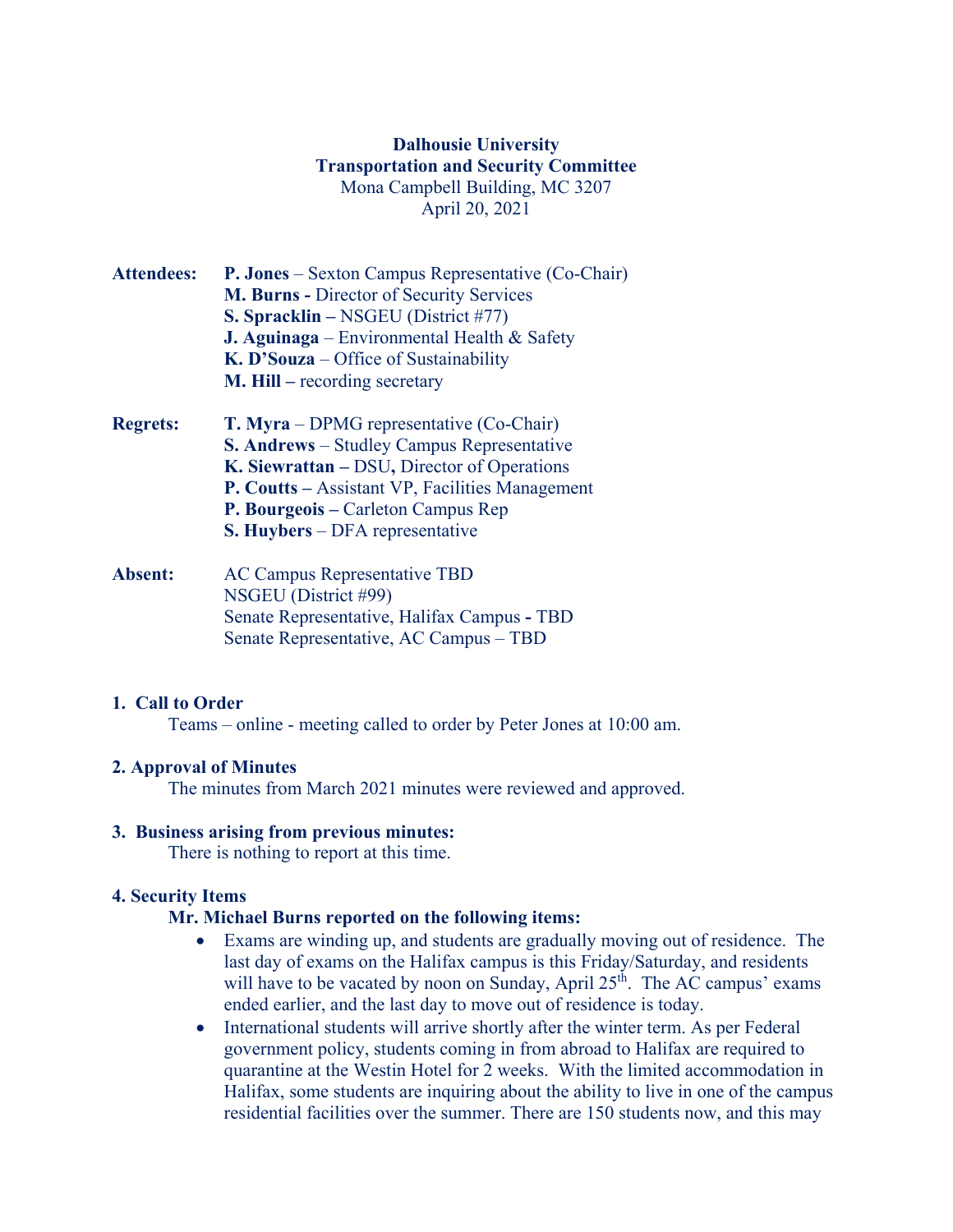increase to 200, which is not unusual. Prior to the pandemic there were at least 300. It may just be Risley Hall that will open for the summer.

- Mr. Burns, Mr. J. Aguinaga and a team from Student Affairs are in discussions regarding the planning phase that has to be created and accepted by the Return to Campus Committee.
- Last week a memo was released indicating the plan to start bringing Dalhousie staff back to campus starting by the end of June, with the majority back in September. Once 60% of the staff are back on campus, building access will start opening up.
- Mr. J. Aguinaga Executive Director of the Environmental, Health and Safety Office, noted the frame work of a multilayer approach, which will end to be approved:
	- o By September, we expect that most of the population will have been partially, and in many cases, fully vaccinated  $(2<sup>nd</sup>$  dose).
	- o Maintaining physical distancing between people, which will be reduced from 2 meters to 1.
	- o Masks will still be required when in large groups.
	- o Keeping the work-place clean and sanitized..
	- o Maintain contact tracing information for students, staff and the public visiting the campus. This is a conservation approach and depends on what things will be like in September. This multilayer approach will help protect the public. Even when the majority of the population have been vaccinated, COVID-19 will remain a part of our lives. 20-25% of the population of Nova Scotia are not able to or have chosen not to get the vaccine, which means that COVID will remain in our environment for a period of time.

## Parking:

- Mr. Burns advised the committee that the security team is exploring flexible parking options – i.e. two or three times per week parking permit. If this goes through, this would result in another permit type.
- HRM have been using Hot Spot Parking to allow parking payments via a mobile app. Mr. Burns and his team are working with Hot Spot Parking, and are hoping to have something in place for the upcoming academic year. Other Universities in HRM have started adopting this application to their campuses.
- Parking Rates FM Finance are in the process of closing the previous fiscal year. In order to determine the new 2021-2022 rates, we will be inviting Dave MacDonald, FM Finance Manager, attend and present during May's meeting.
- Construction on campus is still ongoing and will continue for quite some time. We are also expecting a delivery today of a 92 ton boiler at the Central Services building, to replace the old one.
- There is some disruption along Alumni Crescent as the turf is being replaced on Wickwire field.

# **5. Transportation**

**K. D'Souza reported on the following items:**